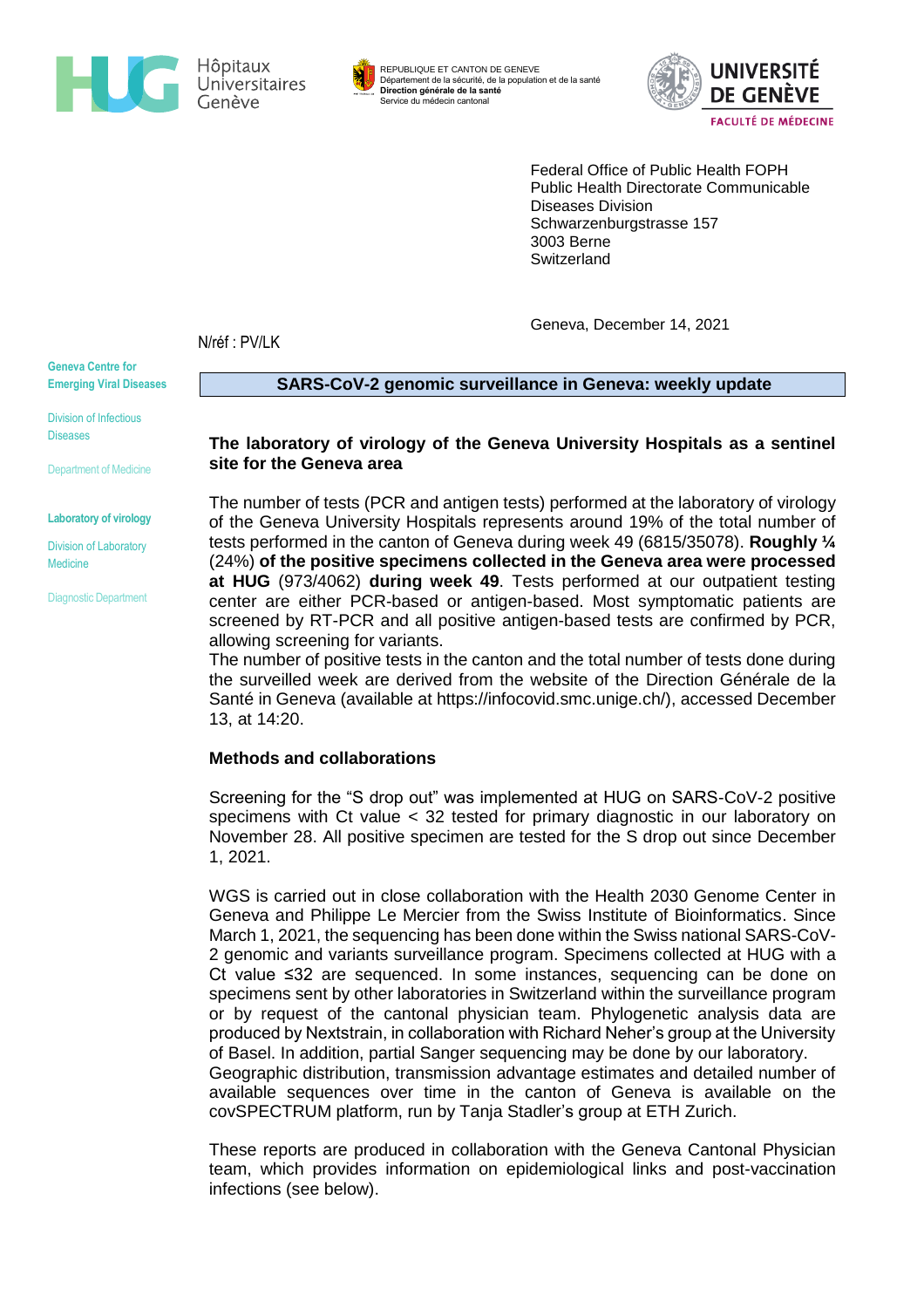

During week 49, the **absolute number of positive SARS-CoV-2 tests increased to approach a 1 000, a 30% increase from week 48**, while the mean positivity rate over 7 sliding days remained stable at a high level around 14%.

Similarly, at our **outpatient symptomatic testing center**, the **mean positivity rate continued to increase and reached 29% on average**.

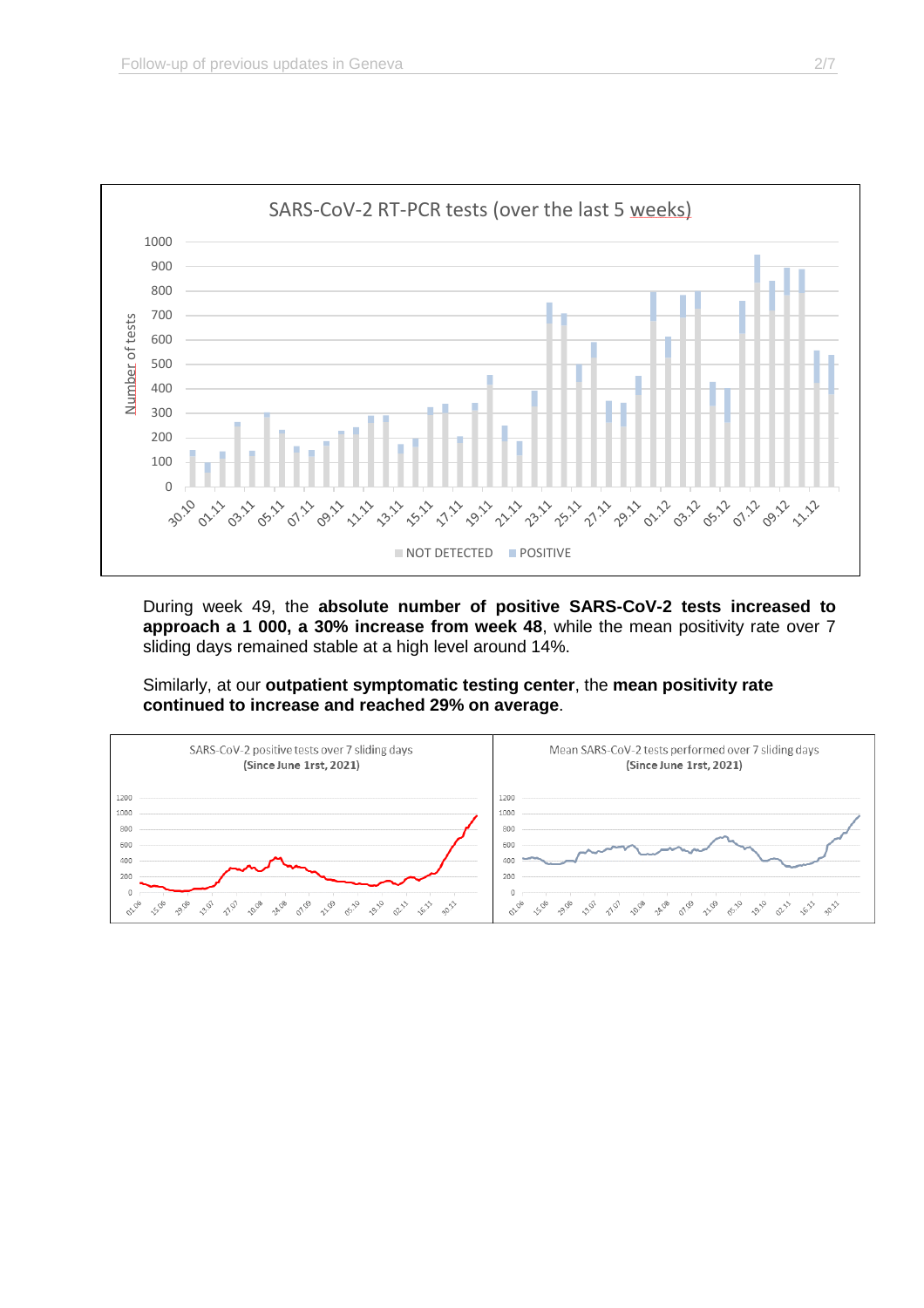# **Screening for the "S drop out" as a proxy for the Omicron B.1.1.529 variant**





Specimens tested for the "S Drop out" at HUG, tested at our laboratory for primary diagnostic.

The screening for the "S drop out" by an additional RT-PCR (TaqPath, Thermofisher) was implemented at HUG on November 27, and is systematically performed on all positive specimens, with Ct values <32, tested for primary diagnostic since December 1, 2021.

In addition, this additional RT-PCR test is performed at the request of the cantonal physician team on positive specimens tested in other laboratories and sent to HUG. In order to have a reproducible denominator to be used as sentinel surveillance, additional positive tests are not depicted in this graph.

**Since** the beginning of the systematic screening for the S Drop out on **December 1** until Sunday 12, 2021 included, **a total of 4 specimens collected at HUG were positive for the S Drop out. All were collected at our outpatient department.**

2. S drop out screening performed at the request of the cantonal physician team, in specimen tested outside of our laboratory for primary diagnosis and/or collected in non-Geneva residents

**Thirteen additional specimens**, collected from non-Geneva residents (n=5) or sent to our laboratory for S Drop out screening at the request of the cantonal physician team because of epidemiological link (n=8) **have been tested positive**. **The first positive specimen was collected on November 22.** 

A total of 17 specimens tested positive for the S Drop out since November 22.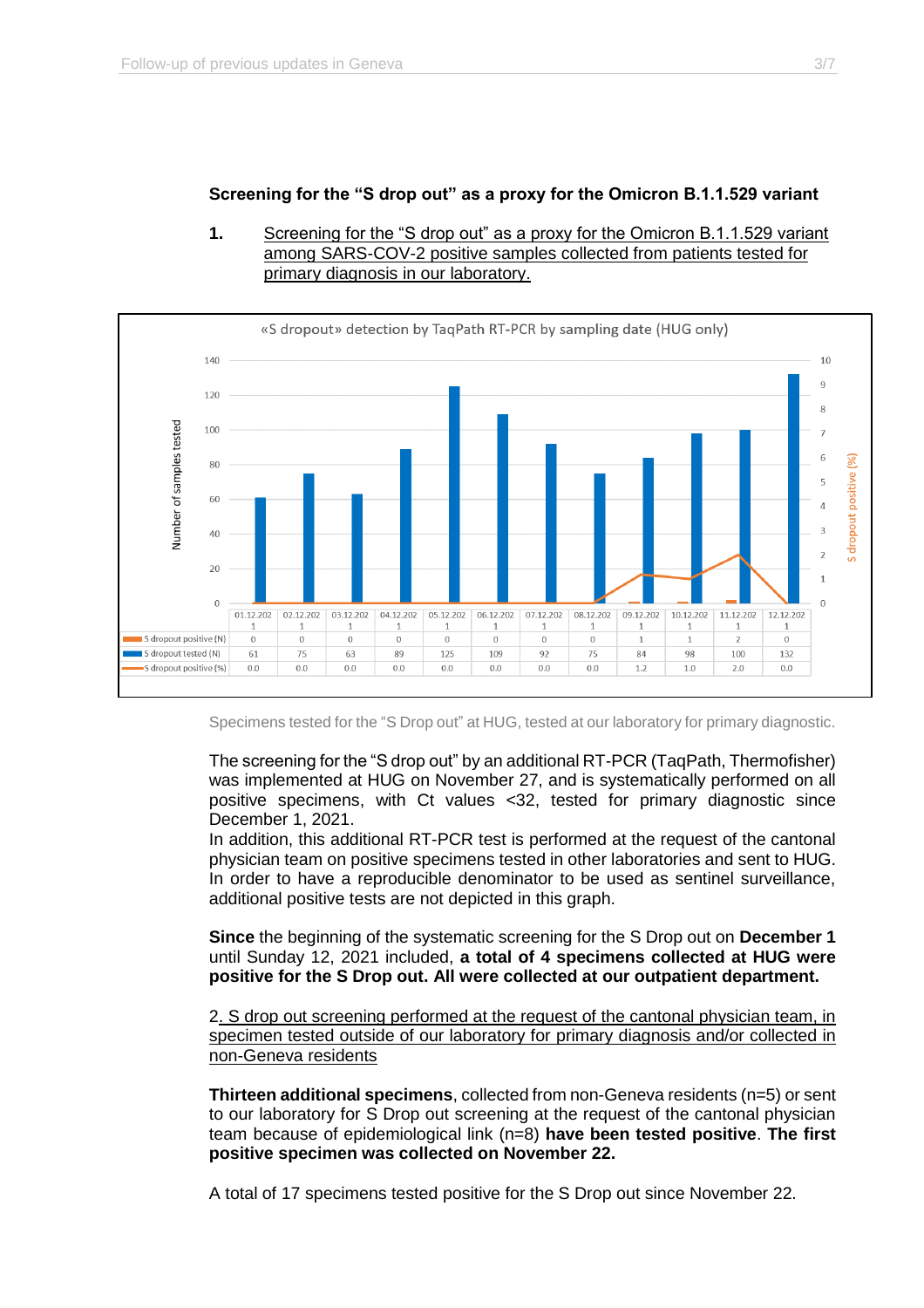### **Confirmation by partial S gene Sanger sequencing**

**All the positive "S Drop out" specimens were confirmed to be Omicron when technically possible** (ie: when Ct value is < 30) by partial S Sanger sequencing (n=10/14). 3 positive samples collected at the end of week 49 will be sequenced by Sanger during this week.

### **Epidemiological data (provided by the cantonal physician team)**

All samples identified as Omicron over week 47 and 48 were epidemiologically linked to travel (see report of week 48).

Similarly, **all new cases identified during week 49 for whom data is available (5/8) are linked to travel** or to someone who traveled.

Among new samples identified during week 49:

- 2 had travelled to South Africa. These travelers were fully vaccinated (second dose in June and December respectively), did not travel together and were not related to the other imported cases that were described in our previous reports.
- A third case, partially vaccinated (October 2021), was also imported and had close contact abroad with a symptomatic traveler from South Africa.
- The fourth case is a fully vaccinated person who did not travel and who is a family member of the third case.
- Lastly, one case is a Geneva resident, partially vaccinated with 1 dose, who is a family member of an imported case of S-drop out from South Africa (described in the report of week 48).

#### **Update on B.1.1.529: the Omicron variant**

Data from countries where Omicron is circulating, and in vitro data, suggest a significant increase in transmissibility, but this has not been observed in Switzerland so far.

Community transmission has been announced in several countries, and the S drop out seems to be detected at increasing frequency in some countries, such as the UK, with a doubling time less than 3 days.

Preliminary data from the UK shows a vaccine effectiveness below 40% after 6 months post vaccination. Notably, a third/booster dose can partially offset this loss of effectiveness. Of note, the effect of cell mediated immunity in protection against severe disease should at least partially be conserved.

In addition, recent data with live virus clearly confirmed the lack of in vitro neutralization of Omicron by casirivimab/imdevimab. Pseudovirus lab experiments suggest that sotrovimab should retain most of its efficacy, with only a 2 fold reduction in  $IC_{50}$ . Confirmatiory data on live virus is pending.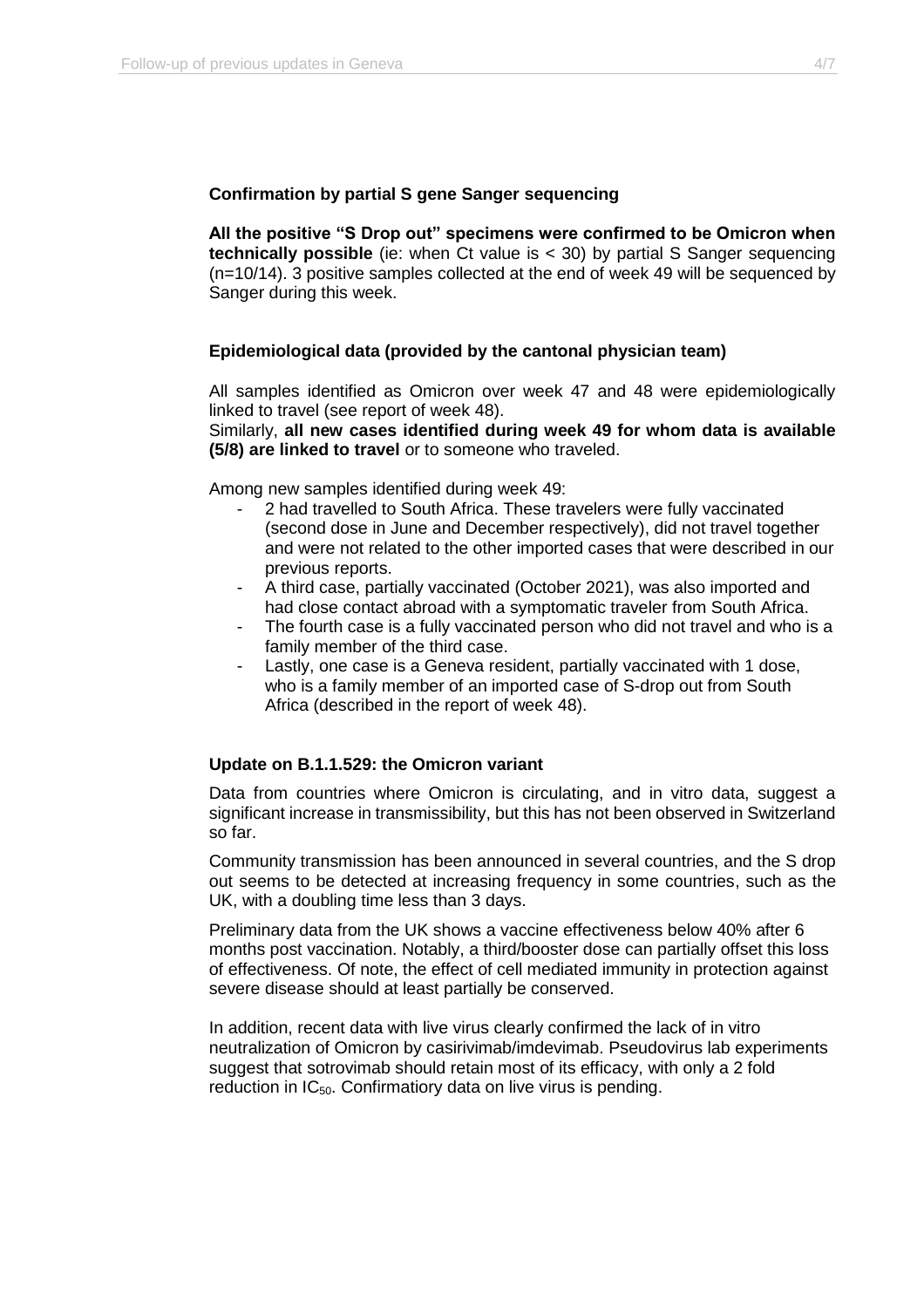

## **SARS-CoV-2 lineages identified by whole-genome sequencing at HUG from samples (Ct value ≤32) collected from Geneva residents**

Results of WGS of 1156 sequences submitted to GISAID between October 18 and December 5, 2021.

\*Partial data for week 48 (November 29 to December 5), as sequencing is still ongoing. Numbers will be updated in the next report.

**The first Omicron sequences collected from Geneva residents have been identified**

**by WGS** and have been submitted to GISAID. Those sequences were collected during week 47 from travelers coming back from South-Africa, and were already confirmed by partial Sanger sequencing to be Omicron (please refer to weekly reports of week 47 and 48 for more details). Those samples originate from patients who have been tested in external laboratories, and sequenced at the request of the cantonal physician team.

Delta or one of its sub-lineage are still the most frequently identified variants collected over the last 2 months.

Of note, we start to observe a more diverse variability among Delta sequences.

- Notably, 3 of the 314 Delta and Delta sub-lineages identified in the last sequencing batch carried the E484Q mutation. Those sequences are not genetically closed to the E484Q containing sequences observed last month.
- In general, we observe an increase in the number of other Delta or Delta sub-lineages containing 3 or more mutations in the Spike protein. This could reflect the fact that the virus is more widely circulating in the community.
- AY.4.2 is still circulating at a very low level in the community.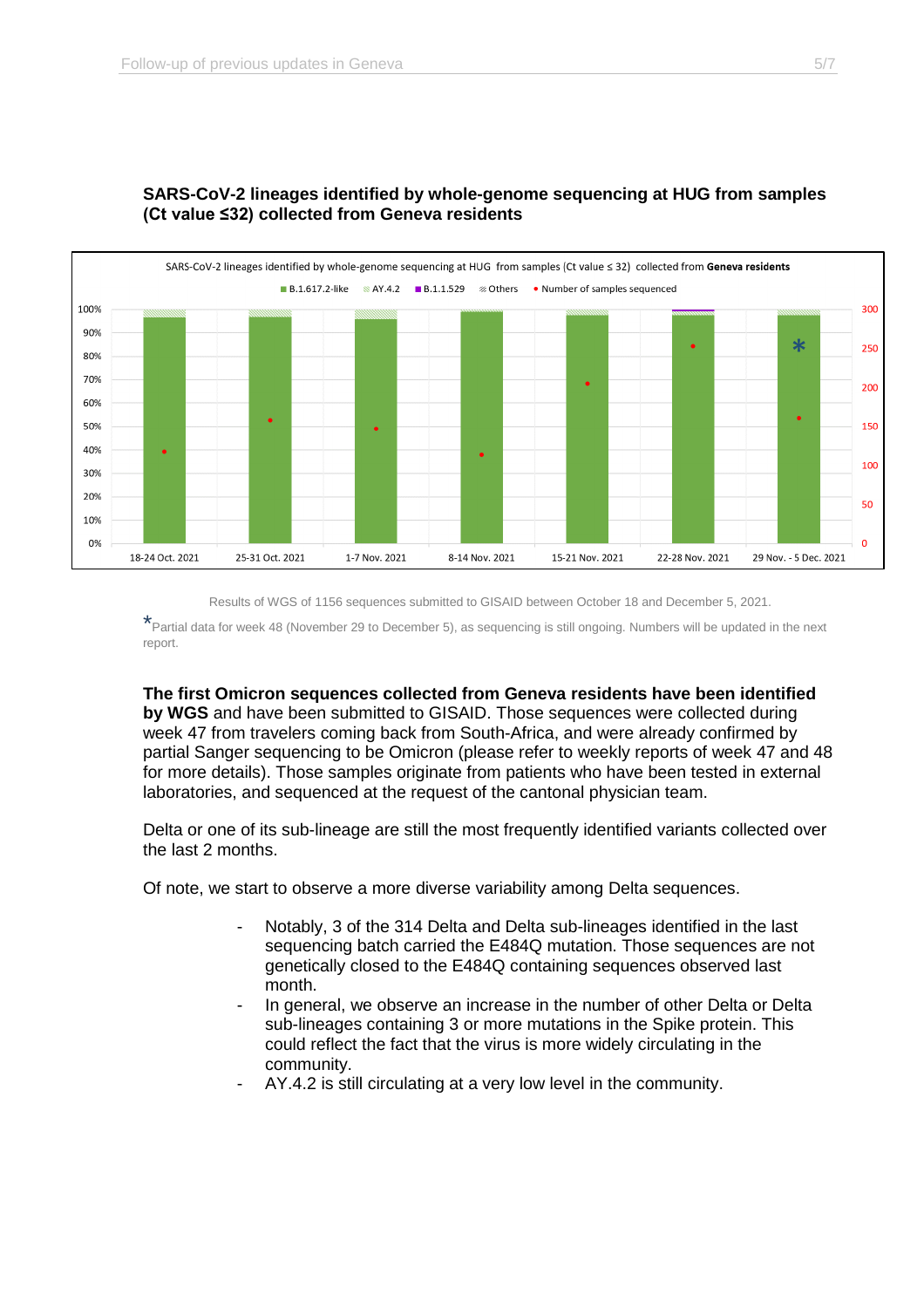#### **Post-vaccination infections in the canton of Geneva**

Post-vaccination infection is defined here as a positive SARS-CoV-2 test occurring more than 14 days after the second vaccine dose. This surveillance is done in collaboration with the Direction Générale de la Santé (DGS) of Geneva. Data are collected by the DGS of Geneva during contact tracing calls after having obtained informed consent from SARS-CoV-2 positive patients. The list of patients with post-vaccination infections is sent weekly to HUG virology laboratory, which makes an effort to retrieve initial diagnostic samples in order to ensure sequencing, as recommended by FOPH.

Among the 4202 new COVID-19 cases reported by the Direction Générale de la Santé in Geneva over week 49, 1220 (29%) have been identified as post-vaccination infections.

Of note, because more than 80% of the population is vaccinated in the Canton, the incidence is largely higher (more than 7 times) in non-vaccinated patients, which represented more than 2/3 of infected patients in the Canton during week 49.

**Vaccination status is available for 15 of the 17 specimen positive for the S Drop out**, among which 10 have been confirmed by Sanger sequencing and/or WGS to be Omicron. **All but 2 of those 15 samples positive for the "S Drop out" have been collected in vaccinated individuals**:

- Regarding the 2 unvaccinated individuals, no data is available concerning a possible previous infection.

- 4 were only partially vaccinated (only received one dose)

- 9 received 2 doses of vaccine (delay between the last received dose and the positive test ranging from a few weeks to more than 6 months).